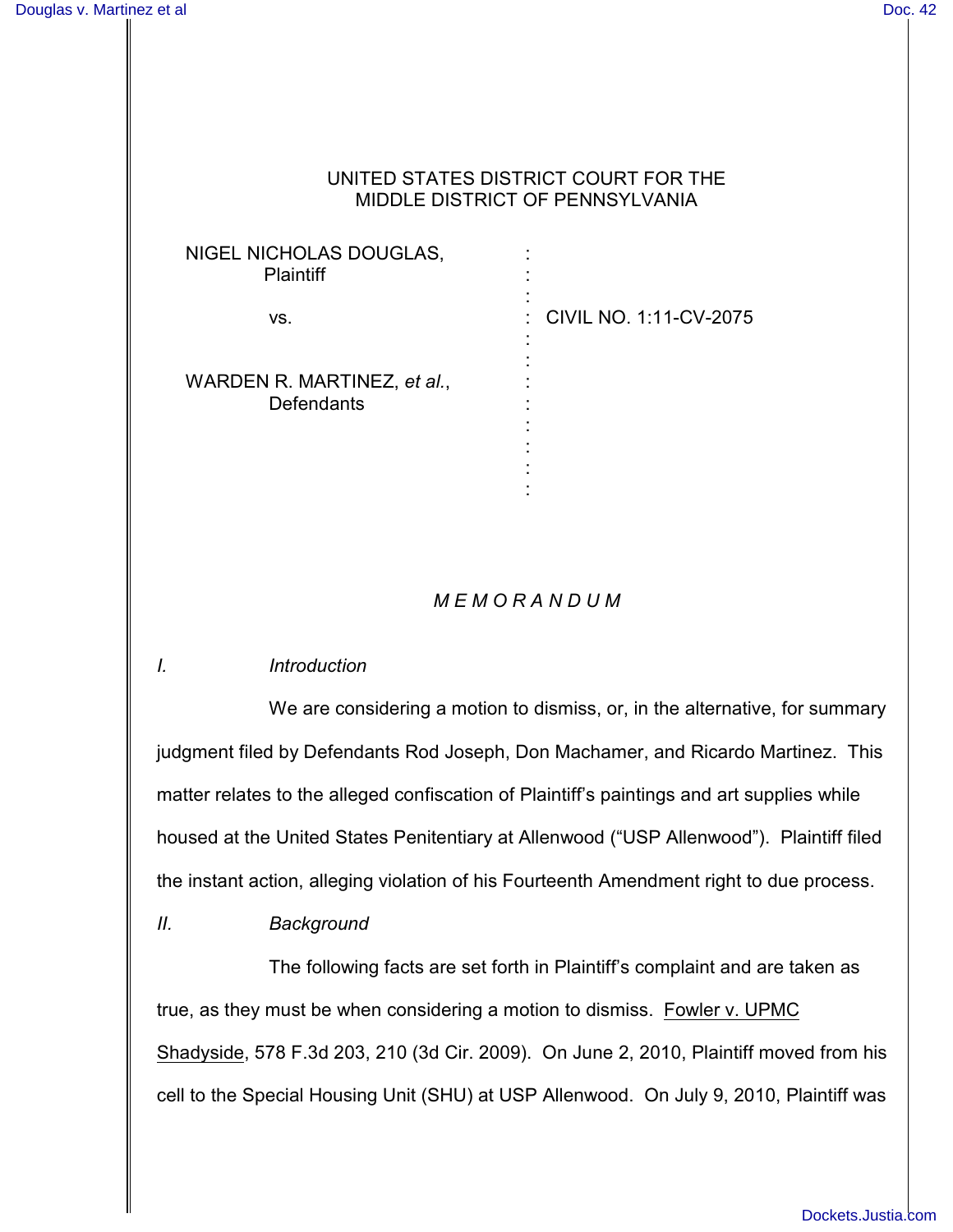given his property by Officer Tripp, but this did not include a number of paintings and art supplies that were in his cell. Plaintiff learned that this property was given to Recreation Specialist Joseph instead of being inventoried and sent to the SHU. Plaintiff wrote to Joseph on two occasions, requesting that his property be given to him in the SHU. During July or August 2010, Joseph visited Plaintiff in the SHU and explained that his property was "safe at Rec and if Plaintiff got transferred they would be packed." (Doc. 1, at 5). On September 23, 2010, Plaintiff was transferred to USP Victorville. On October 1, 2010, Plaintiff received property from Officers Lopez and Kaawaloa, but his paintings and art supplies were not included.

Plaintiff attempted to informally resolve the situation by contacting the Recreation Specialist at USP Victorville, Mr. Honiss. Mr. Honiss "askd [sic] that Plaintiff give him a month to contact Allenwood to make whatever arrangements he could for the property to be sent to Victorville at plaintiff's expense." (Doc. 1, at 6). Plaintiff also spoke with a Unit Counselor, Mr. Prieto, about his missing property. Mr. Prieto told Plaintiff that he would email officials at USP Allenwood and let Plaintiff know if there was a response. On December 8, 2010, Plaintiff filed an informal grievance. On January 4, 2011, the grievance was returned to him, and he filed a formal grievance.

In support of their motion for summary judgment, Defendants set forth the following facts. On January 4, 2011, Plaintiff filed administrative remedy 620970-F1 at USP Victorville, alleging the loss of his personal property on September 20, 2010. This attempt was rejected as untimely. Plaintiff appealed, but the appeal was filed after the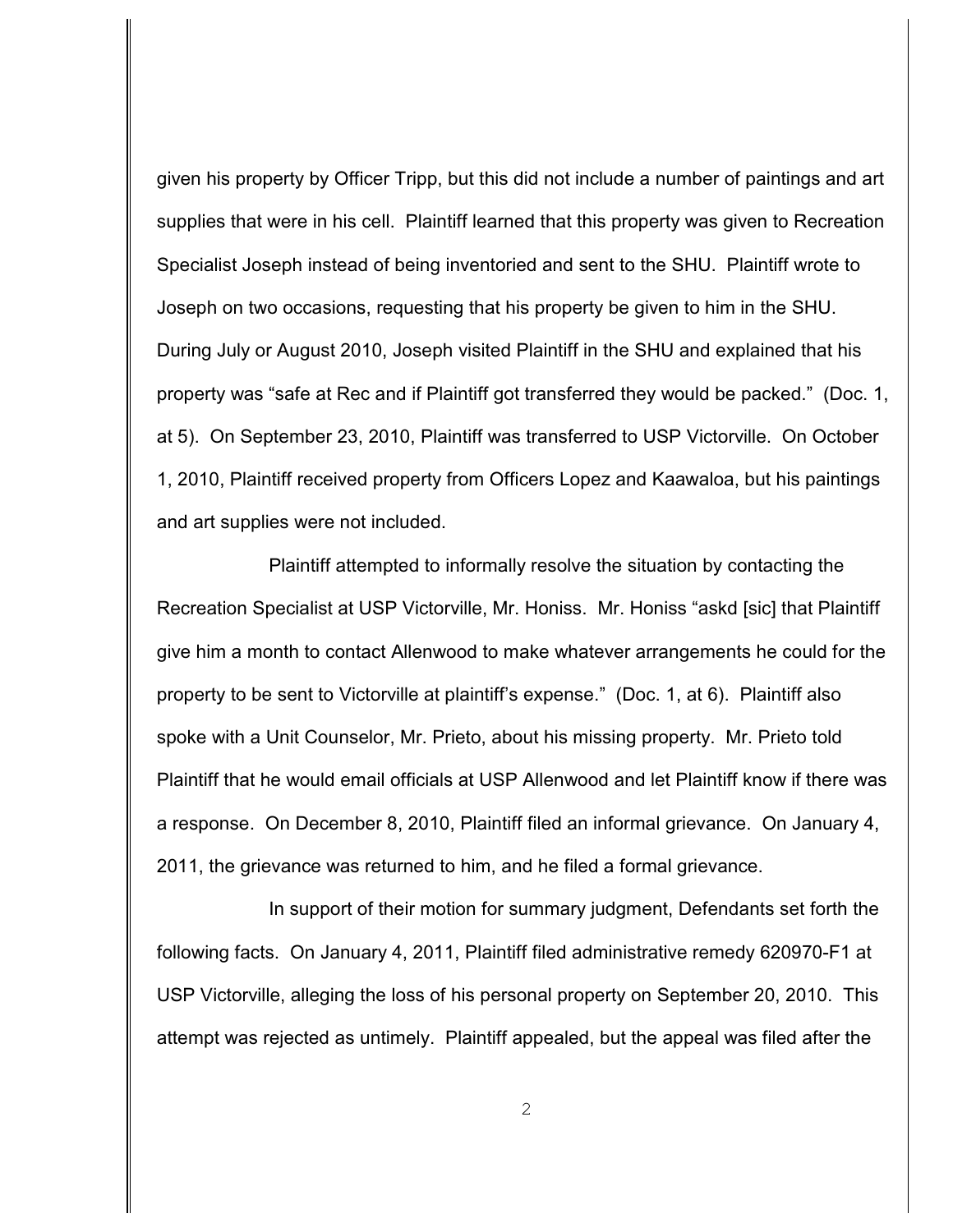permitted time period, and it was also rejected as untimely. On February 22, 2011, Plaintiff filed a second administrative remedy, 620970-R1, with the regional director's office. On March 1, 2011, this was rejected as being untimely. On March 23, 2011, Plaintiff filed a third administrative remedy, 620970-A1, with the Central Office at USP Allenwood. On April 1, 2011, the Central Office rejected the remedy as untimely.

#### *III. Discussion*

#### *A. Standard of Review*

Rule 12(b)(6) authorizes dismissal of a complaint for "failure to state a claim upon which relief can be granted." Under Rule 12(b)(6), we must "accept all factual allegations as true, construe the complaint in the light most favorable to the plaintiff, and determine whether, under any reasonable reading of the complaint, the plaintiff may be entitled to relief." Fowler v. UPMC Shadyside, 578 F.3d 203, 210 (3d Cir. 2009) (quoting Phillips v. County of Allegheny, 515 F.3d 224, 231 (3d Cir. 2008)). While a complaint need only contain "a short and plain statement of the claim," Fed. R. Civ. P. 8(a)(2), and detailed factual allegations are not required, Bell Atlantic Corp. v. Twombly, 550 U.S. 544, 555, 127 S.Ct. 1955, 1964, 167 L.Ed.2d. 929 (2007), a complaint must plead "enough facts to state a claim to relief that is plausible on its face." Id. at 570. "The plausibility standard is not akin to a 'probability requirement,' but it asks for more than a sheer possibility that a defendant has acted unlawfully." Ashcroft v. Iqbal, 556 U.S. 662, 129 S.Ct. 1937, 1949 (2009) (quoting Twombly, 550 U.S. at 556). "[L]abels and conclusions" are not enough, and a court "'is not bound to accept as true a legal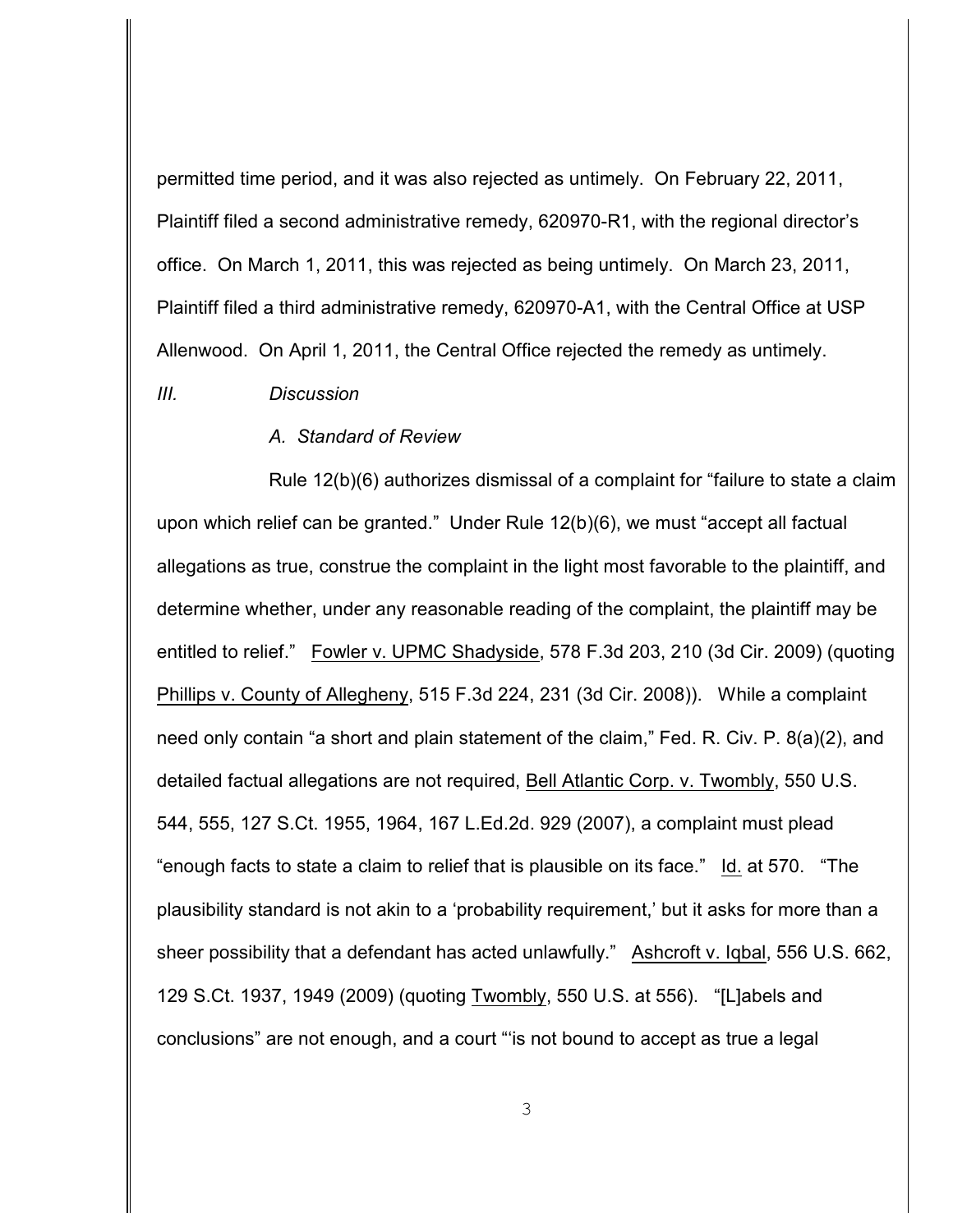conclusion couched as a factual allegation. Twombly*,* 550 U.S. at 555 (quoted case omitted).

In resolving a motion to dismiss, we thus "conduct a two-part analysis." Fowler, supra, 578 F.3d at 210. First, we separate the factual elements from the legal elements and disregard the legal conclusions. Id. at 210-11. Second, we "determine whether the facts alleged in the complaint are sufficient to show that the plaintiff has a 'plausible claim for relief.'" Id. at 211 (quoted case omitted).

We will examine the motion for summary judgment under the wellestablished standard. Lawrence v. City of Philadelphia, 527 F.3d 299, 310 (3d Cir. 2008). We "must view all evidence and draw all inferences in the light most favorable to the non-moving party, and may affirm a grant of summary judgment only if no reasonable juror could find for the non-movant." Id.

## *C. Exhaustion of Claims* 1

The Prison Litigation Reform Act ("PLRA") requires a prisoner to exhaust all available administrative remedies prior to bringing an action "with respect to prison conditions under section 1979 of the Revised Statutes of the United States (42 U.S.C.

 $1$  Plaintiff's complaint references a claim brought pursuant to the Federal Tort Claims Act ("FTCA"). On March 24, 2011, Plaintiff filed an administrative tort claim alleging that he was missing paintings and art supplies. On April 5, 2011, the claim was rejected because it was submitted on the wrong form. On May 10, 2011, Plaintiff submitted his claim on the correct form. On November 4, 2011, Plaintiff's claim was denied by the Northeast Regional Office.Plaintiff's opposition brief explains that his complaint does not bring an action under the FTCA. (Doc. 36, at 6). Thus, we will not consider Plaintiff's FTCA claim.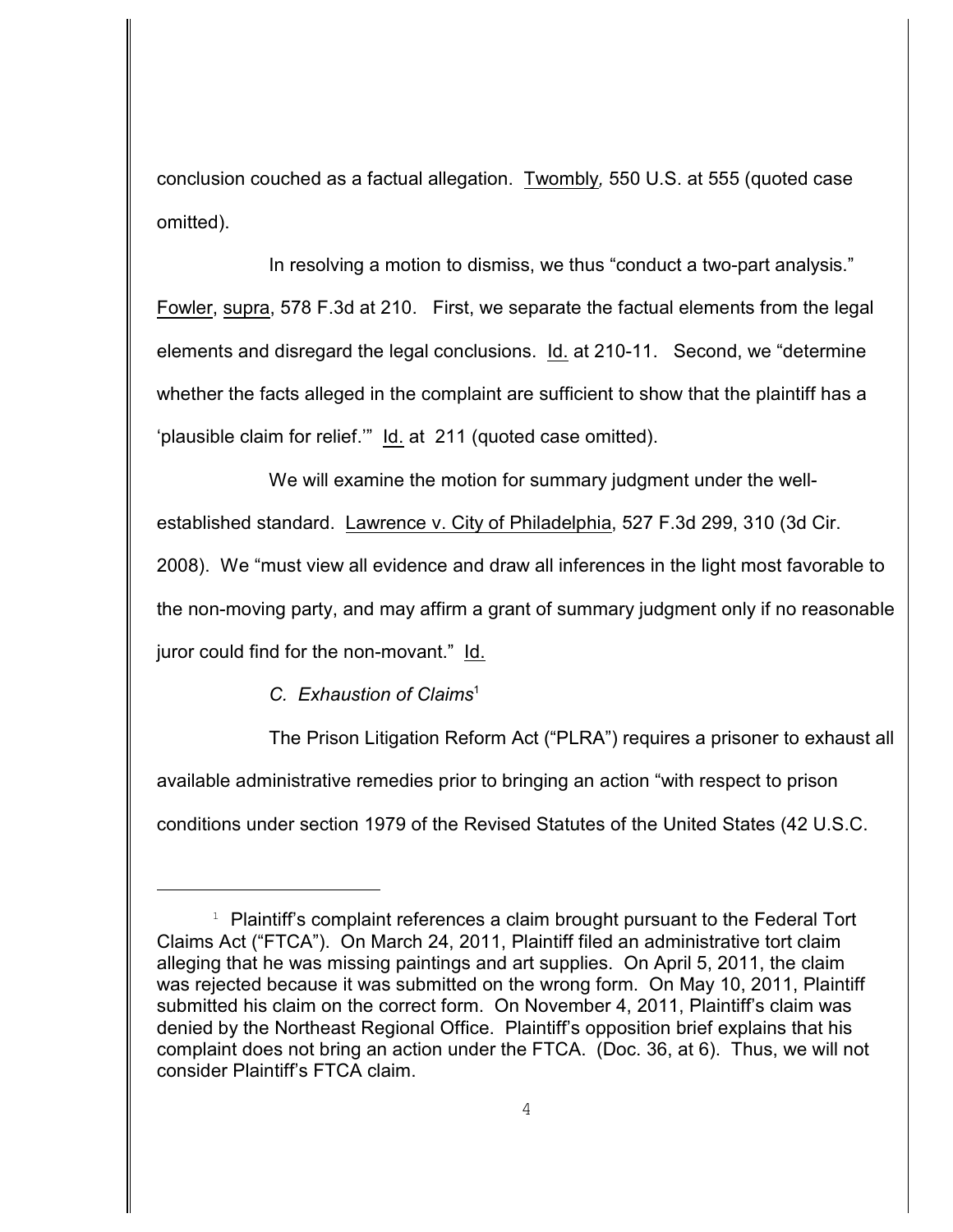1983), or any other Federal law." 42 U.S.C. § 1997e(a). Defendants seek summary judgment, arguing that Plaintiff failed to properly exhaust the available administrative remedies prior to initiating this action. They argue that because Plaintiff did not file an administrative remedy until January 4, 2011, over three months after he discovered his property was missing, he did not comply with the PLRA requirements. "Failure to exhaust administrative remedies is an affirmative defense that must be pled and proven by the defendant." Brown v. Croak, 312 F.3d 109, 111 (3d Cir. 2002).

Defendants assert that the administrative remedy procedure used at USP Victorville is set forth in 28 C.F.R. § 542.10. This section provides: "The deadline for completion of informal resolution and submission of a formal written Administrative Remedy Request, on the appropriate form (BP-9), is 20 calendar days following the date on which the basis for the Request occurred." 28 C.F.R. § 542.14(a). An extension in filing time may be granted where an inmate presents a "valid reason for delay." 28 C.F.R. § 542.14(b). "[A]n unusually long period taken for informal resolution attempts" may be considered a "valid reason for delay." 28 C.F.R. § 542.14(b). However, "any delays that may be caused by an informal investigation present no barrier to timely pursuing a formal administrative grievance." Terrell v. Benfer, 429 Fed. Appx. 74, 77 n. 5 (3d Cir. 2011) (nonprecedential). Because Plaintiff did not submit his grievance within twenty days, Defendants contend that he did not properly exhaust his administrative remedies.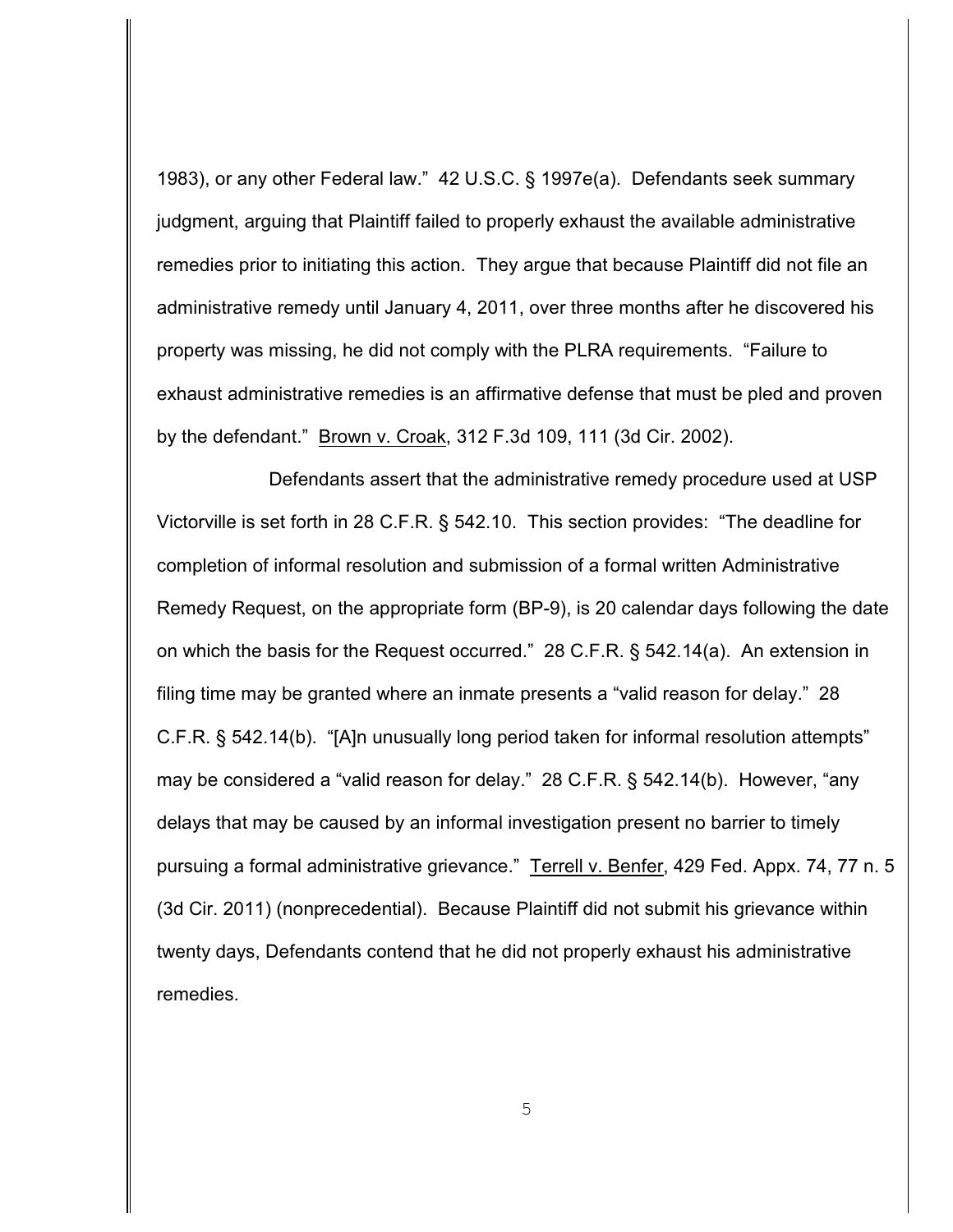Plaintiff first argues that he exhausted all administrative remedies, because he filed grievances and appealed them to the Central Office. However, because his grievances were rejected as untimely, he did not *properly* exhaust all administrative remedies. See Woodford v. Ngo, 548 U.S. 81, 84, 126 S. Ct. 2378, 165 L. Ed. 2d 368 (2006) (requiring "*proper* exhaustion of administrative remedies").

Alternatively, Plaintiff contends that the administrative remedies were unavailable to him. He asserts that the recreation specialist at USP Victorville, Mr. Honiss, told him that he needed a month to attempt to make arrangements to have the property transported. (Doc. 35, ¶ 15). Plaintiff also alleges that he spoke to Unit Counselor Prieto about his missing property. (Id. at ¶ 18). Mr. Prieto promised to contact USP Allenwood and get back to Plaintiff. (Id.) On or about November 16, 2010, Mr. Honiss told Plaintiff that he would send another email to USP Allenwood, and if he received no response, then Plaintiff should file his paperwork. (Id. at ¶ 21). On December 8, 2010, Mr. Honiss told Plaintiff he had not received a response from USP Allenwood, and Plaintiff should submit his paperwork. (Id. at ¶ 25). On December 8, 2010, Plaintiff contends that he submitted a written informal complaint on form BP-8. (Id. at ¶ 26). On January 3, 2011, Plaintiff alleges he received no response to his informal complaint and filed a formal grievance on form BP-9.

Although prisoners are required to exhaust available administrative remedies, such remedies "may be found to be unavailable where a prisoner is prevented by prison authorities from pursuing the prison grievance process." Oliver v. Moore, 145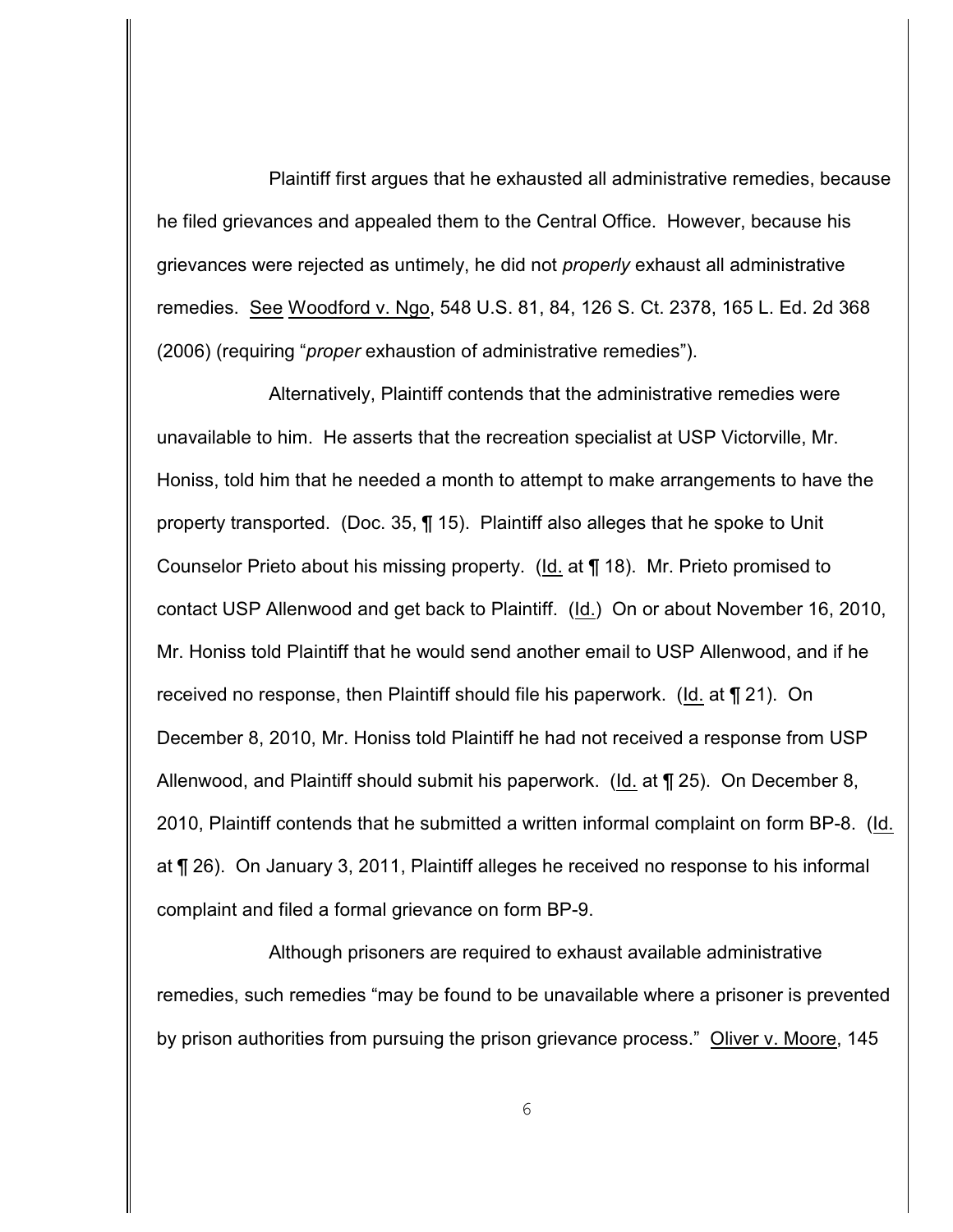Fed. App'x 731, 735 (3d Cir. 2005) (nonprecedential). In Brown v. Croak, the Third Circuit found that the government failed to meet its burden to show an inmate failed to exhaust his administrative remedies when he informally complained to prison staff and was erroneously told that he must wait until an investigation was complete before filing a formal grievance. 312 F.3d 109, 111-12 (3d Cir. 2002). Because he was never informed that the investigation was complete, the administrative remedy process was not available to the inmate. See id. The facts in Brown differ from those in the present case. Plaintiff does not allege that any prison official misled him to believe that the he must wait until the conclusion of his informal attempts to resolve the matter were concluded before filing a grievance. Additionally, Plaintiff contends that his informal attempts to resolve his complaint ended on December 8, 2010, when he was instructed by Mr. Honiss to file his paperwork. The inmate in Brown was never informed that the investigation was completed and he may file his grievance.

Thus, even assuming Plaintiff was not instructed to file a formal grievance until December 8, 2010, he still failed to properly exhaust his remedies. The deadline for completion of informal resolution *and submission of a formal written Administrative Remedy Request*, on the appropriate form (BP-9), is 20 calendar days following the date on which the basis for the Request occurred." 28 C.F.R. § 542.14(a) (emphasis added). Plaintiff failed to file his BP-9 formal grievance until January 3, 2011. Because this is

 $2$  Plaintiff argues that he waited to file his BP-9 form because Defendants failed to respond to his BP-8 informal grievance, filed on December 8, 2010. Even if he did not receive a response to his grievance, 28 C.F.R. § 542.18 provides that "[i]f the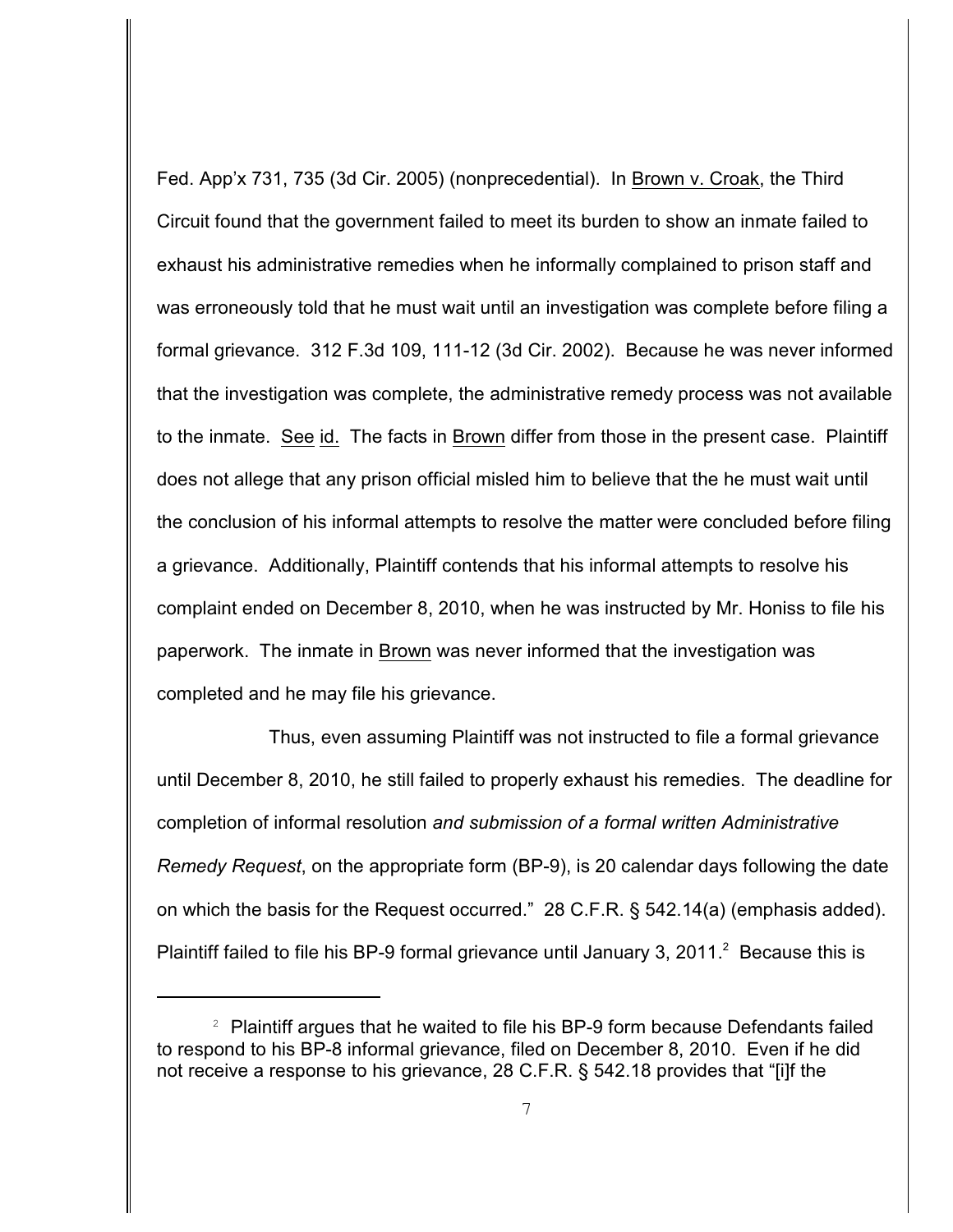more then twenty days after he asserts the administrative remedy process became available to him, his request was untimely and he failed to properly comply with the requirements of the PLRA.

*IV. Conclusion*

For the reasons set forth above, Defendants' motion for summary judgment will be granted.

We will issue an appropriate order.

/s/William W. Caldwell William W. Caldwell United States District Judge

inmate does not receive a response within [20 days], the inmate may consider the absence of a response to be a denial at that level."